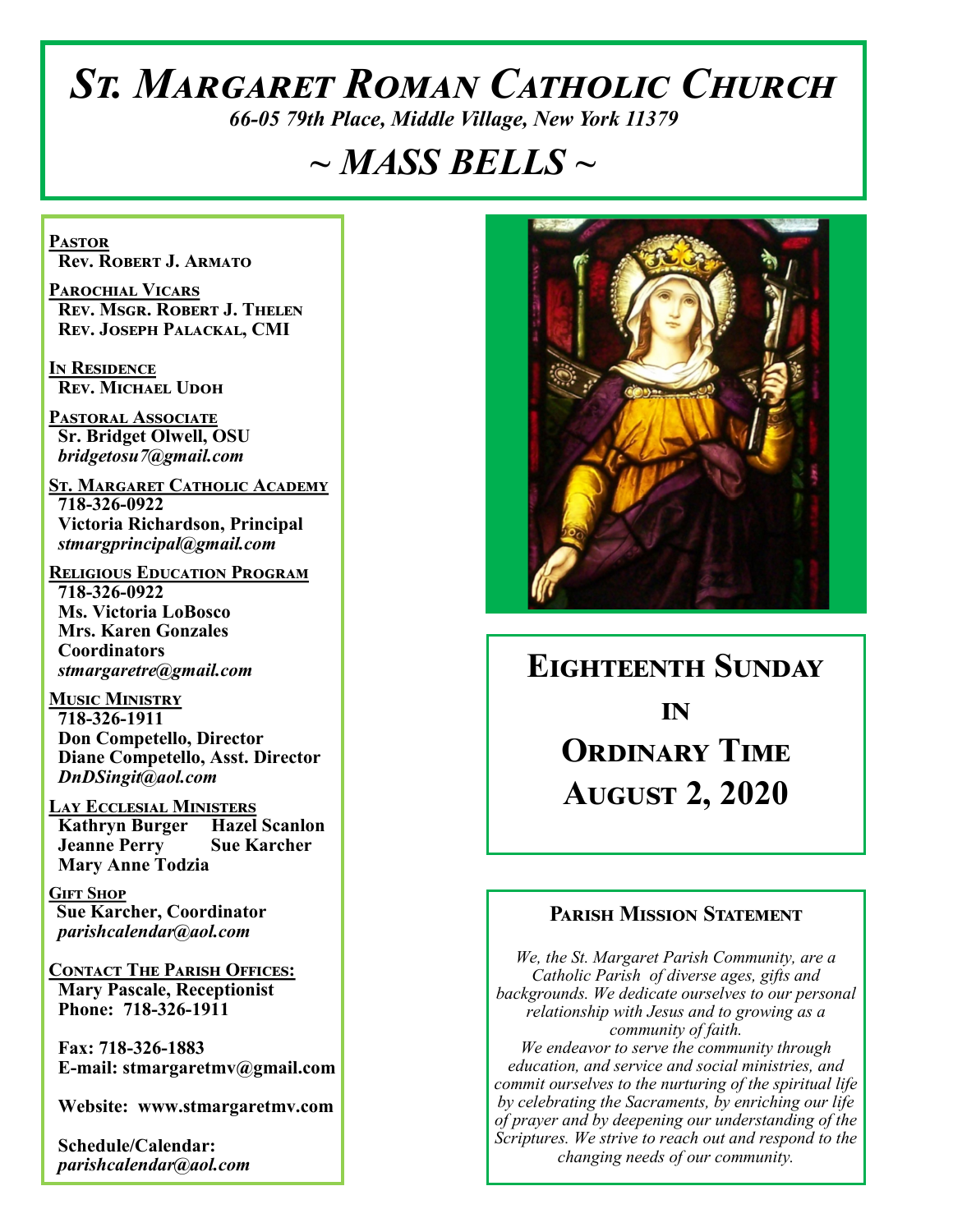# *MASSES FOR THE WEEK*

| SUN.         | <b>AUGUST 2 - EIGHTEENTH SUNDAY</b>                                                                                                  |
|--------------|--------------------------------------------------------------------------------------------------------------------------------------|
| 7:30         | <b>IN ORDINARY TIME</b>                                                                                                              |
| 9:00         | William R. Roemmelt                                                                                                                  |
| 10:30        | Anna Carosi                                                                                                                          |
| <b>NOON</b>  | Eamon J. Blake (ANNI)<br>Robert J. Schaefer                                                                                          |
| 5:00PM       | People of the Parish                                                                                                                 |
| MON.         | <b>AUGUST 3 - WEEKDAY</b>                                                                                                            |
| 7:00         | <b>Purgatorial Society</b>                                                                                                           |
| 9:00         | Robert R. Gockley, Sr.                                                                                                               |
| TUE.         | <b>AUGUST 4 - ST. JOHN VIANNEY</b>                                                                                                   |
| 7:00         | <b>Marie Hamill</b>                                                                                                                  |
| 9:00         | Lorenza Sigovic                                                                                                                      |
| WED.         | <b>AUGUST 5 - THE DEDICATION OF THE</b><br><b>BASILICA OF ST. MARY MAJOR</b>                                                         |
| 7:00         | George Weihs                                                                                                                         |
| 9:00         | <b>Vincenzo Ciuffo</b>                                                                                                               |
| THU.         | <b>AUGUST 6 - THE TRANSFIGURATION</b><br>OF THE LORD                                                                                 |
| 7:00         | <b>Maureen Schmerwitz</b>                                                                                                            |
| 9:00         | Anna Paollili                                                                                                                        |
| FRI.         | <b>AUGUST 7 - STS. SIXTUS II/CAJETAN</b><br><b>FIRST FRIDAY</b>                                                                      |
| 7:00         | Anna Marie Petschauer                                                                                                                |
| 9:00         | Josephine Brzuzan                                                                                                                    |
| SAT.<br>9:00 | <b>AUGUST 8 - ST. DOMINIC</b><br><b>Collective: Deceased Priests of the</b><br>Diocese of Brooklyn & Rockville Centre/<br>Susi Dias/ |
| 5:00PM       | People of the Parish                                                                                                                 |
| SUN.         | <b>AUGUST 9 - NINETEENTH SUNDAY IN</b><br><b>ORDINARY TIME</b>                                                                       |
| 7:30<br>9:00 | <b>Robert Hawd</b><br>Philip, Leonardo e Maria Curatolo/<br><b>Geraldine Ciaccio</b>                                                 |
| 10:30        | Geraldine Ciaccio                                                                                                                    |
| <b>NOON</b>  | Fire Lt. Kevin J. & William Pfeifer                                                                                                  |
| 5:00PM       | George Weihs                                                                                                                         |

*THE TRANSFIGURATION OF THE LORD AUGUST 6*

# **PARISH INFORMATION**

# **Rectory Office Hours**

**Monday - Friday - 9am to Noon and 1pm to 5pm Saturday - by appointment Sunday - closed**

**CONFESSIONS** - **Saturday, 4-4:45 pm at the school door in the parking lot.**

**NOVENA** to Our Lady of the Miraculous Medal Mondays after the 9am Mass. **SUSPENDED**

**THE ROSARY AND DIVINE MERCY** devotion are prayed every morning in the church at 8:30am. **SUSPENDED**

**BAPTISMS take place every Sunday as needed. Please call the rectory for an appointment and to register your child.** 

**WEDDINGS MUST** be scheduled at least six months in advance by appointment with a priest or a deacon. Please call the rectory office. For marriage preparation information visit www.pre-cana.org.

**THE ENGLISH CHOIR** rehearses on Tuesday, at 7 pm in the Church. Tenors and baritones needed! **SUSPENDED**

**IL CORO ITALIANO** prattica ogni Domenica prima della Messa Italiana. **SUSPENDED**

**THE YOUTH CHOIR** rehearses on Monday, from 6-7 pm in the Church. For more info, DnDsingit@aol.com **SUSPENDED**

**BOY SCOUT TROOP #119** meets on Tuesdays from 7:15-9 pm in the Parish Hall. New members are welcome, age 10 1/2 & up. Call Mr. Krzewski, 718-894-4099. **SUSPENDED**

**CUB PACK #119** meets on Mondays from 7-8:30 pm in the Parish Hall. New members welcome, age 6 to 10-1/2. Call Mr. Krzewski, 718-894-4099. **SUSPENDED**

**SENIOR CITIZENS** meet every Wednesday at 12 Noon in the Parish Center. **SUSPENDED**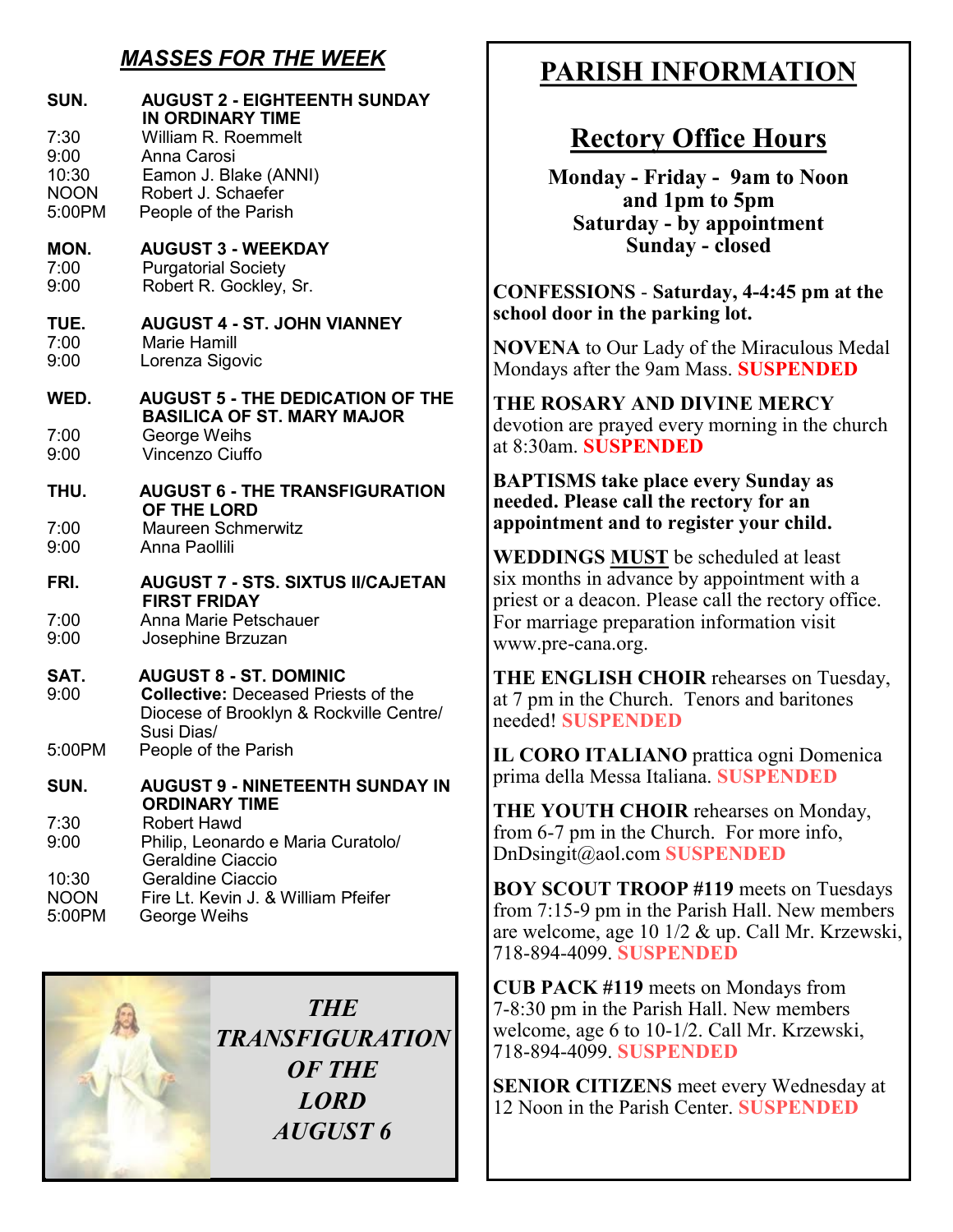# PLEASE PRAY FOR OUR SICK

Connie Faccibene, Linda Frazier, Cari Ann Falk-LoBello, Glen Falk, Ronald Frazier, Robert Sabini, Lee Falk, Scott White, McKinley Kelleher, Sean Harrison, Justin James Quirke, Elizabeth Ott, Mary Harrison, John Murphy, Anne McGinnis, Norma Voyer, Vicky Turato, Julio Pelaez, Maritza Gutierrez, Graciela Mora, Cindy Mulore, Salvatore Tuttolomondo, Gloria Mojica, Gloria Pemaj, Anne Gorian, Allen McConville, Joseph Simon, Jack Marchindiondo, The Scaturro Family, Louis Pittelli, Marion Caracciola, Giovanni Campo, Edward Stoltzenberg, Louis Pittelli, James Graff, Carol Arevalo, Immaculate Marge D'Elia, Jim O'Friscoll, Mary Rigovich, Matteo Sabini, Bob Biolsi, The Mojica Family, Msgr. Leonard Badia, Matthew Zender, Cathie Greulich, Joseph & Mary Augustine, Anthony Pittelli, Josephine Hartnett, Karen Schaefer, Jill Archbold, Fr. Paul Weirichs CP, Hannah Lehman, Daniel Wilson, John Austin Bryzgornia, Dave Kazmier, John Nogiewich, Tim Rooney, Frank Ciccone, Cindy Heege, Dr. Ajay Lodha, Dr. Vincent P. Rappa, Charlie Krzewski, Helga Zender,

*The names will remain for 3 months, please call 718-326-1911 and ask for continued prayers.*

### **Prayer Requests**

**Pray for vocations to the Priesthood and Religious Life.** 

**Pray for first responders and medical personnel.**

**Please pray for our men and women from our Parish serving in the defense of our country: Lt. Col. Thomas Frohnhoefer Sgt. Robert A. Domenici** 



#### *WE RECALL OUR BELOVED DECEASED*

*Especially: Eleanor Bedell, Giuseppe Babino,* 

*May they rest in Christ's Peace!*

# **MEMORIALS**

#### *WINE & HOST THIS WEEK*

*are offered in memory of Anthony and Jeanette Tavarone.*

# *ALTAR CANDLES THIS WEEK*

*are offered in memory of Mary & Giovanni Armato at the request of Phyllis, Lee and Ben.*

# *TABERNACLE LAMP THIS WEEK*

*is lit in memory of Anna Carosi.* 

#### **TODAY'S READINGS**

 *Eighteenth Sunday in Ordinary Time*

Is 55:1-3 Ps 145:8-9, 15-18 Rom 8:35, 37-39 Mt 14:13-21

## **READINGS FOR THE WEEK**

| Monday:    | $\text{Jer } 28:1-17$<br>Ps 119:29, 43, 79, 80, 95, 102<br>Mt 14:22-36 |
|------------|------------------------------------------------------------------------|
| Tuesday:   | Jer 30:1-2, 12-15, 18-22<br>Ps 102:16-21, 29,22-23<br>Mt 15:1-2, 10-14 |
| Wednesday: | Jer 31:1-7<br>Jer 31:10, 11-12ab, 13<br>Mt 15:21-28                    |
| Thursday:  | Dn 7:9-10, 13-14<br>Ps 97:1-2, 5-6, 9<br>2 Pt 1:16-19<br>Mt 17:1-9     |
| Friday:    | Na $2:1, 3, 3:1-3, 6-7$<br>Dt 32:35cd-36ab, 39abcd, 41<br>Mt 16:24-28  |
| Saturday:  | $Hb 1:12-2:4$<br>$Ps\,9:8-13$<br>Mt 17:14-20                           |
| Sunday:    | 1 Kgs 19:9a, 11-13a<br>Ps 85:9-14<br>Rom 9:1-5<br>Mt 14:22-33          |
|            |                                                                        |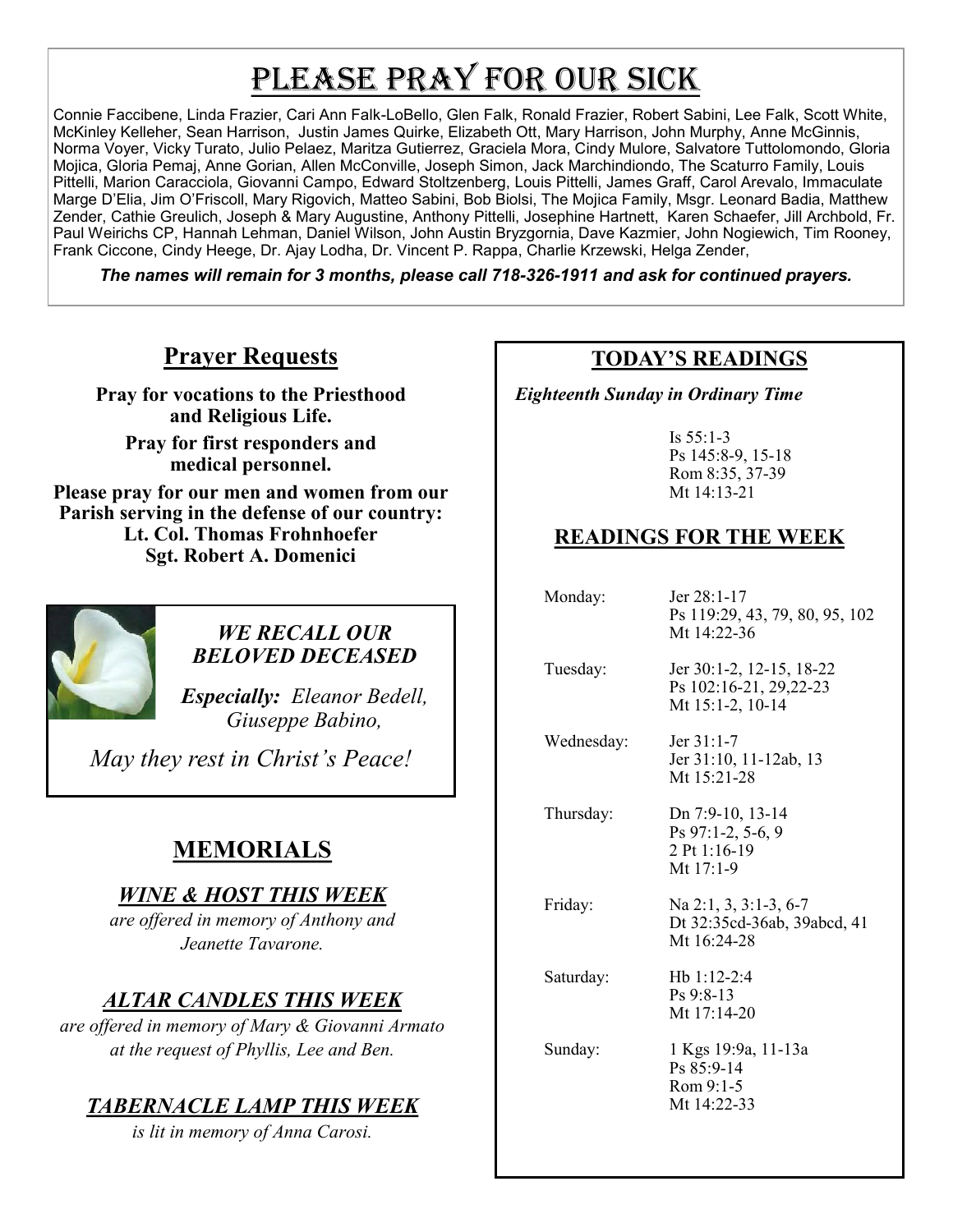#### *From the Pastor's Desk:*

#### *"Taken, Blessed, Broken, and Shared"*

 Aside from the Passion and Resurrection narratives, there is one big event in the life of Christ that is common to all four Gospel accounts: the miraculous feeding of the multitudes.

 In today's Gospel, the crowds have gone out of their way to track down Jesus just to listen to His teaching. Traveling as most of them did on foot, it must have been a grueling trek. (How many of us would attempt even to do a few loops around Juniper, no less than trod for miles, during the heat of August?). By the time they caught up with Him, they must have been exhausted, not to mention hungry, and Jesus looked on them with compassion, "moved with pity for them". It's the same emotion as God displayed when speaking to Moses about seeing the sufferings of His people in bondage in Egypt, as recorded in the Book of Exodus.

 In the ensuing miraculous feeding of the thousands with barely enough food to feed a small family, however, Jesus far exceeded the miracle of the manna in the desert when the people had just enough to last them for the day. With Jesus, there is an amazingly abundant amount of leftovers. As wonderful as the story is, however, it's about more than a miraculous feeding. It's the story of the Eucharist.

 Note the actions that Jesus does: He *takes, blesses, breaks,* and *gives* the bread to the hungry. He would do the exact same actions at the Last Supper, in which He is very clear that it is His Body, which is given for His disciples sacramentally, just as His Body would be taken, blessed, broken, and given in atonement for sin on the Cross the next day. These are the same actions that the priest does during the Consecration of every celebration of Mass.

 Like the crowds following Christ, we, too, come to hear what He has to say (the Liturgy of the Word) about the love that the Father has for us before we receive Him (the Liturgy of the Eucharist) in Holy Communion, the Gift beyond all price

 The Prophet Isaiah called the people of his time to experience the goodness of God by heeding His Word and being renewed in an everlasting Covenant. It is a prefigurement of what Christ has accomplished for us by His Passion, Death, and Resurrection, the full Paschal Mystery in which we participate sacramentally at every Mass. It is the same Christ present to us *par excellence.*

 Just before today's passage from St. Paul's letter to the Christians of Rome, he tells them, "He who did not spare His own Son, but handed Him over for us all, how will He not also give us everything else along with Him?" (8:32). "Everything", i.e., the fullness of life, is ours in Christ. We are bound to Him and, through Him, to the Father by a bond that cannot be broken, so strong is God's love for us. Even when we push God away by our sins, He calls us back to faithfulness and reception of His mercy in the Sacrament of Reconciliation.

 All of the promises that God made to His Chosen People over the centuries through the Patriarchs and the Prophets have been fulfilled in Christ. We receive the full Christ, the totality of the Father's love, in every Holy Communion that we receive *properly in a state of grace.* We have been called to follow Him, to listen to His Word, to be *taken, blessed, broken*, and *given* in loving service to God and one another, and so to be what we receive: the very Body of Christ.

*~ Fr. Armato*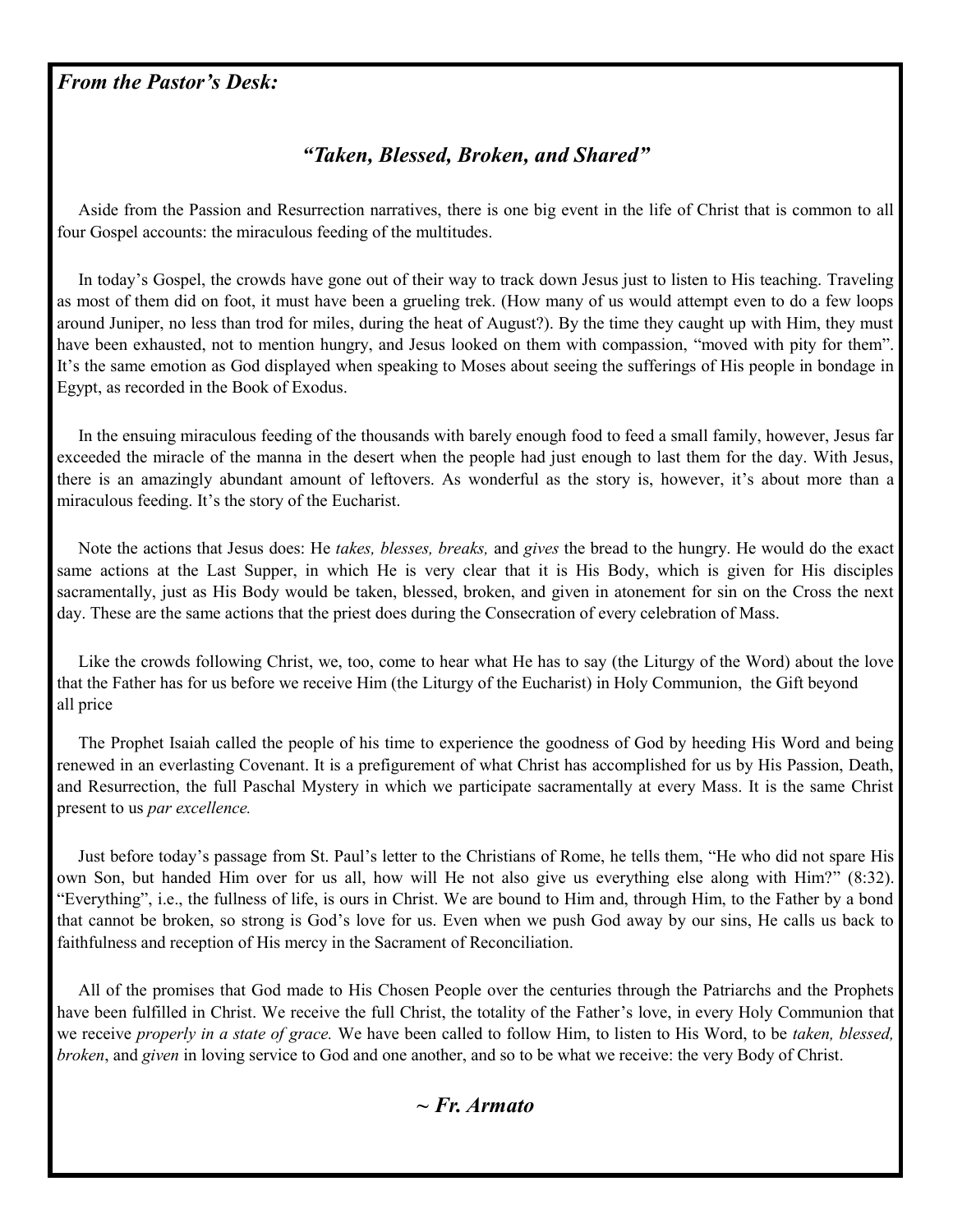#### **ANNUAL CATHOLIC APPEAL**

 The **2020** *Annual Catholic Appeal* campaign is underway. Our goal for this year has been set at \$80,015.

 With about 650 families registered in the Parish, it comes to an average donation of \$125 per family. Even in these difficult times, it's certainly not a burden if we ALL pitch in between now and Christmas. **So far, 120 families have pledged \$44,102 (55.1%) over halfway toward our goal.**

 First come your own family needs, than those of the Parish. Finally, please consider your ACA responses so that we may continue to serve the needs of our Parish and diocese.

 Make your ACA pledges at the following website, if you have not received a donation request by mail:

**www.annualcatholicappeal.org** 

### **BUILDING OUR DATA BASE**

 We have names, street addresses, and phone numbers, but very few email addresses on record. Help us to build up our database of email addresses so that we can communicate better, especially during this medical emergency. Just email us at:

#### **stmargaretmv@gmail.com**

 Include your first and last name and a brief note to let us know how you're doing. Share with us what you would like to see in the parish - whether spiritual, social, or other wise - once we are able to gather together again.

 Thank you to all who have provided the requested information!

 We do NOT release this information to ANY third parties.

# **PARISH FINANCES**

 Thanks to all of you who have sent in our dropped off your contributions using the envelopes mailed to you, or who have used weekly or monthly e-giving!

To use *Faith Direct* for e-giving, go to the icon on our website and follow the instructions to sign up; or you can go straight to the *Faith Direct* **website** and enter our parish code **NY299**. You can change or drop out later on, as you wish.

 A special word of thanks to parishioners who have donated so generously towards the HVAC projects and what would have been regularly scheduled "second collections".



## **ST. VINCENT dePAUL FOOD PANTRY**

 is located in the Convent 66-25 79th Place

#### **The Pantry is open every WEDNESDAY AND SATURDAY from 10:00 am to 12:00 Noon**

#### **PLEASE OBSERVE SOCIAL DISTANCING AS YOU WAIT.**

Our St. Vincent dePaul pantry has to be restocked. Please bring your contributions of food, especially nonperishables, and place your donated items in the bin located by the center entrance to the main vestibule of the church. You can also contribute grocery store gift cards, dropping them off at the rectory.

Thank you for your generosity!

### **MONTHLY MEMORIAL MASS**

 On Saturday, August 8th at 11:45am, we will resume our Monthly Memorial Mass.



 The Mass on that day will be said for the repose of the souls of the following parishioners:

Anita Cacioppo, Lina Casasanta, Jenny Cerar, Marianna Chiarenza, Fr. William T. DeBiase, OFM, Josephine Filippi, Josephine Fitapelli, Victoria Friscioni, Karen Guarascio, Hilda Helm, Herbert Konig, Maria Martello, Terence M. McCormick, Gloria Moschitta, Frank Robertazzi, Dan Smith, Raymond Stern, Robert C. Thoering

May they rest in Christ's peace.

#### **HVAC UPDATE**

 We are replacing the boilers for the Parish Center. The work, which was interrupted by the pandemic lock-down, will be completed in the next couple of weeks.

 A plan to repair the existing AC units is under consideration at this time. If successful, we may have AC in the church by mid August.